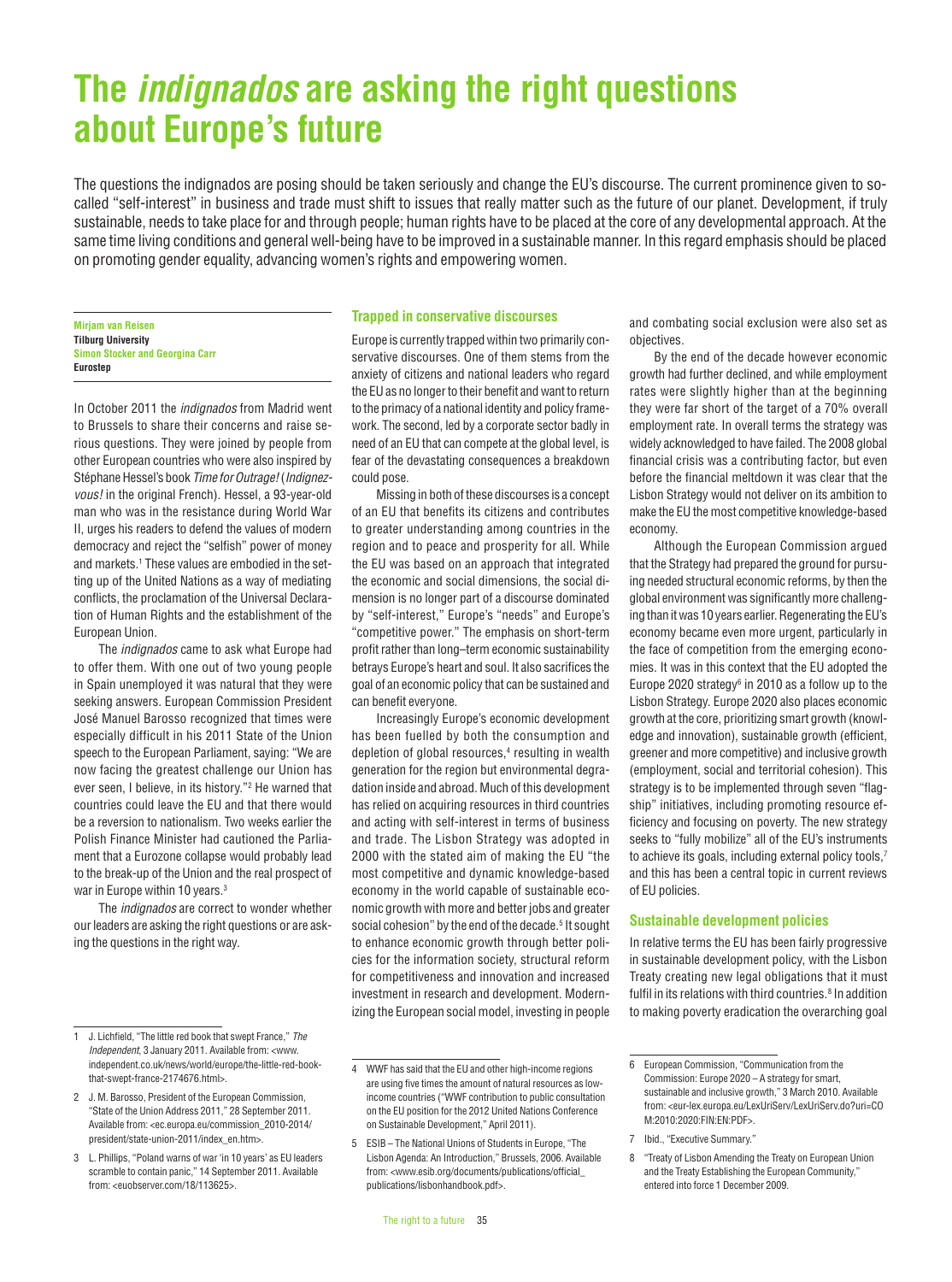in its relations with developing countries, the EU also has a duty to foster sustainable development in the region and contribute to that of developing countries as set out in the General Provisions on the Union's External Action (Title V) of the Treaty.9 Moreover the legal basis for the principle of Policy Coherence for Development (PCD), which was formally put in place in 2005 in the European Consensus for Development, was strengthened in the Treaty amendments. This ensures that synergies are found between the 12 policy areas<sup>10</sup> and development targets, including the Millennium Development Goals (MDGs).

Sustainable development has also been identified as a fundamental and overarching objective of the EU, most concretely in its Sustainable Development Strategy (SDS) in 2006 and the subsequent SDS review in 2009. The SDS aims at mainstreaming the principles of sustainable development in a wide range of EU policies, with a particular focus on climate change and renewable energy. Yet despite these promises a number of inconsistencies between legislation and practice can be identified.

The EU is currently reviewing these policies as it plans its budget and work plan for the 7-10 years starting in 2014. While the outcome of the current Eurozone crisis will have a significant impact on the EU's future, the nature of its future policies is being driven by the economic objectives of the 2020 strategy. Although the papers from the Commission for the policy reviews are all set within the context of sustainability, inclusion and the promotion of equality, they are also rooted in the current short-term profits approach to the economy. Greater emphasis is given to access to energy, investing in agriculture and the role of the private sector but strategies for pursuing this are not well defined.

A striking example of the profits approach is the detrimental effect the EU's renewable energy target, or more specifically biofuel policy, has had on developing countries. In April 2009 the EU adopted the Renewable Energies Directive, which set individual targets for each member country in order to achieve the goal of sourcing 20% of the EU's energy needs from renewable sources including biofuels. However the target has been widely criticized since it has led to land grabbing by large agri-businesses, which not only displaces local communities but also contributes to food insecurity since land formerly used for food production is now used to provide energy security for the EU: in one case 20,000 people were at risk of losing their homes and livelihoods.<sup>11</sup> The views of local communities are not considered and no compensation is provided. Clearly this is not in line with either the PCD or the EU's obligations as laid out in the Lisbon Treaty. "EU leaders have got the policy wrong. Under no circumstances should communities be evicted to grow fuels to meet the EU's energy needs," David Barissa, ActionAid Kenya's biofuels expert, recently stated.<sup>12</sup>

The EU's Common Agricultural Policy (CAP) has also been widely criticized for encouraging vastly unequal business relations between farmers in Europe and in the global South. In particular EU dependence on imported animal feed, especially soy, has contributed to the growing demand for land abroad, leading to deforestation, the displacement of communities and an expansion of genetically modified soy in South America<sup>13</sup> and thus both environmental and socially detrimental effects. In addition EU export subsidies encourage overproduction of certain crops, which leads to the dumping of excess agricultural commodities on the world market – that is, selling at prices below those that would prevail in undistorted markets and in many cases at prices below the cost of production. This has contributed to the general downward trend of world market prices for agricultural commodities over the past several decades, creating little opportunity for equal inclusion of farmers in developing countries in the global agricultural market.

The CAP will be reformed in the coming period, and the 5,600 papers and commentaries received during the consultation process reveal widespread concerns about the environment, biodiversity, climate change and the viability of rural communities. The European Commission's new policy on biodiversity is actively addressing these problems at home but highlights the need for a coherent global European policy in this respect. The competition for investment in land in Africa and elsewhere, including security in response to financial volatility, is driving production for the European market to developing countries and displacing the livelihoods of small farmers. Recently 300,000 hectares of land were acquired in Ethiopia for intensive agricultural production for export at the same time as humanitarian organizations were raising funds to fight spiralling hunger there due to the loss of livelihoods in rural areas. It is clear that only an integrated policy approach to energy, biofuels, agriculture, finance and climate can reverse such perverse trends.

The focus on energy, emphasizing increasing renewable sources, coincides with the EU's own need to secure reliable energy supplies from outside the Union. Prominent in the Africa-Europe Energy Partnership are goals that increase European access to both electricity and gas from Africa.

A recently published Commission Communication sets out plans for a resource-efficient Europe as one of the initiatives under the Europe 2020 strategy.14 This initiative aims to increase economic performance while reducing resource use, boost EU competitiveness and growth, ensure security in accessing essential resources and reduce carbon emissions. It provides a long-term framework for action in many areas, supporting policy agendas for climate change, energy, transport, industry, raw materials, agriculture, fisheries, biodiversity and regional development. The strategy aims to reduce the link between economic growth and resource use, acknowledging that the economy is on an unsustainable path. However the Commission recognizes that, despite the wide range of policies in place that aim at improving resource efficiency, the EU's objectives are failing to be achieved.

## **Strategies on social exclusion and protection**

The European Platform against Poverty and Social Exclusion, one of the 2020 strategy flagship initiatives, aims to establish a "platform for cooperation, peer review and exchange of good practice" that helps "foster the commitment of public and private players to reduce social exclusion." It envisages "an assessment of the adequacy and sustainability of social protection and pension systems" and identifying "ways to ensure better access to health care systems."15 The European Anti Poverty Network (EAPN) welcomed the multi-dimensional approach to tackling poverty and social exclusion but regarded the lack of recognition of the negative impact of increasing inequalities as a major weakness.<sup>16</sup>

EAPN stresses that poverty and social exclusion cannot be sustainably reduced, nor inclusive growth achieved, without tackling inequality and discrimination. It also points out that employment alone does not guarantee a route out of poverty. Priority needs to be given to building a more socially responsible economy that provides access to decent jobs and defends social rights and services. It calls for the EU financing on poverty and social exclusion to be a binding priority to ensure a more holistic delivery model, increased transnational exchange and the enablement of stakeholder involvement and access to finance by community-based NGOs.<sup>17</sup>

<sup>9</sup> Ibid.

<sup>10</sup> Trade, environment and climate change, security, agriculture, bilateral fisheries agreements, social policies (employment), migration, research/innovation, information technologies and transport and energy.

<sup>11</sup> ActionAid, "Fuelling Evictions: Community Cost of EU Biofuels Boom," 2011. Available from: <www.actionaid. org/eu/publications/fuelling-evictions-community-cost-eubiofuels-boom>.

<sup>12</sup> Cited in M. Banks, "EU energy policy could push world's poor 'further into poverty,'" The Parliament, 9 May 2011. Available from: <www.theparliament.com/latest-news/ article/newsarticle/eu-energy-policy-could-push-worldspoor-further-into-poverty>.

<sup>13</sup> European Parliament, "Opinion of the Committee on Development for the Committee on Agriculture and Rural Development on the CAP towards 2020; meeting the food natural resources and territorial challenges of the future," 13 April 2011. Available from: <www.europarl.europa.eu/ sides/getDoc.do?type=REPORT&reference=A7-2011- 0202&language=EN#title2>.

<sup>14</sup> European Commission, "Communication from the Commission to the European Parliament, the Council, the European Economic and Social Committee and the Committee of the Regions: Roadmap to a Resource Efficient Europe," 20 September 2011. Available from: <ec.europa.eu/ environment/resource\_efficiency/pdf/com2011\_571.pdf>.

<sup>15</sup> European Commission, 2010, op. cit.

<sup>16</sup> European Anti Poverty Network, "EAPN First Response to the European Flagship Platform against Poverty and Social Exclusion: A European Framework for social and territorial cohesion," 17 January 2011. Available from: <www. europolitique.info/pdf/gratuit\_fr/286638-fr.pdf>.

<sup>17</sup> Ibid.